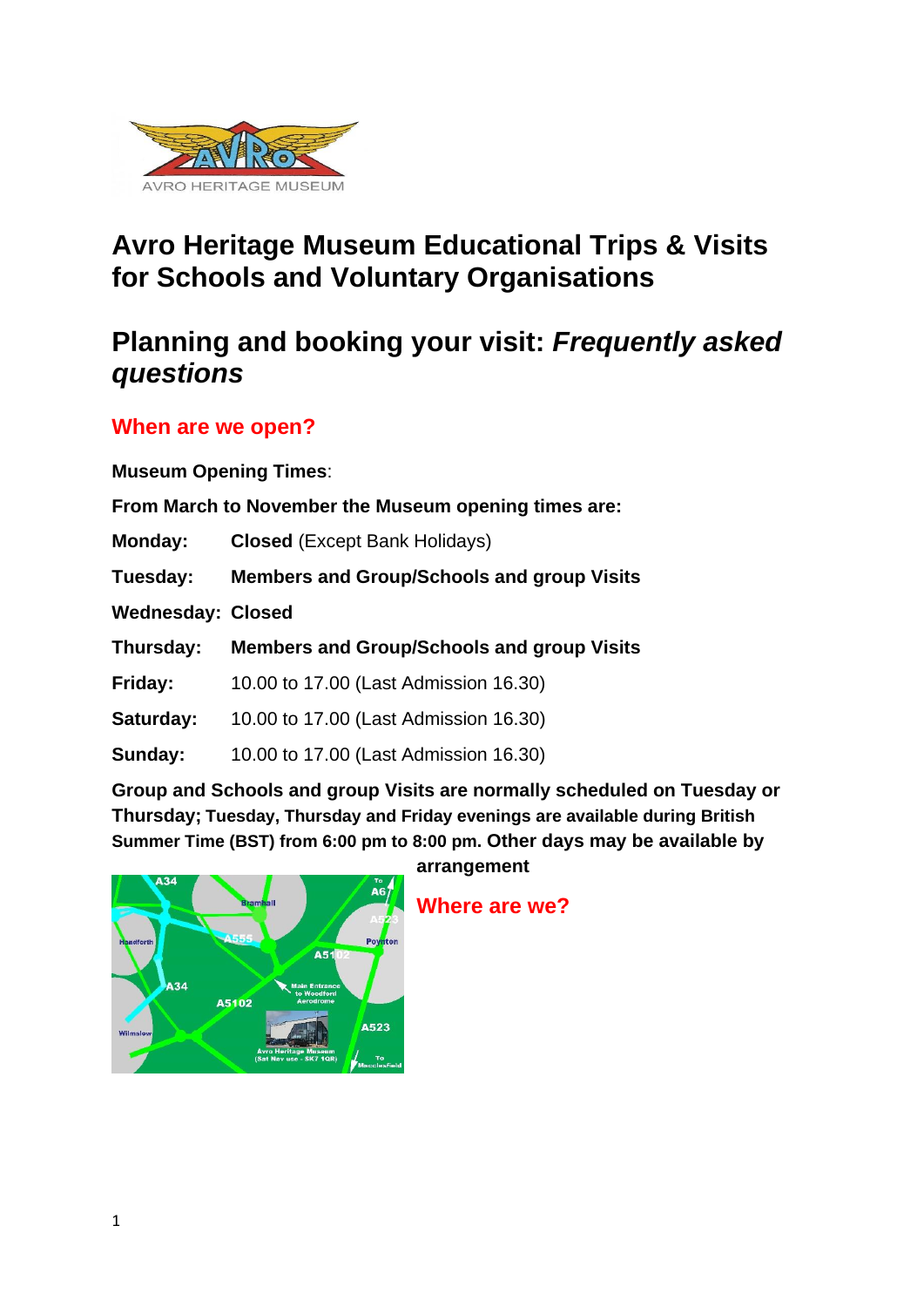### **Avro Heritage Museum,**

#### **Woodford Aerodrome,**

**Chester Road, Woodford,**

**Stockport, Cheshire, SK7 1AG (Use SK7 1QR with GPS Navigators)**

#### **How can I find out more about the education programme?**

For more information about current exhibits and tours please contact the Museum (*Educational Trips & Visits Programme*) to make a group booking:

**Mike Orme or Roger Yates: Telephone: 01625 877534**

### **Also Find Us On:**

**Web:** http://avroheritagemuseum.co.uk/

**Facebook:** facebook.com/avroheritagemuseum

**Free Wi-Fi is available in the Museum**

**Telephone:** 01625 877534

**Email:** [avroheritage@gmail.com](mailto:avroheritage@gmail.com)

**Web: http://avroheritagemuseum.co.uk/**

## **FAQ**

#### **Do I need to book for a schools and group visit?**

Booking is essential, even for self-conducted visits. Groups who have not booked may be turned away if the Museum is busy with previously booked in groups.

#### **Is there a maximum group size?**

Within reason we can accommodate most large groups. We ask that large groups divide in to smaller groups (maximum of 10) to move around the Museum and that there is a responsible adult with each group. Group leaders are responsible for their students at all times.

#### **How many adults do I need to bring?**

If you are bringing groups of students under the age of 16 we ask for a minimum of 1 adult to 10 students. For younger children (under 10) we suggest a ratio of 1 to 6.

#### **Is there a charge for schools and group visits?**

Yes; for their education sessions for schools and groups. Accompanying adults have free admission in the ratio of 1/6 or 1/10 depending on the age of the group. The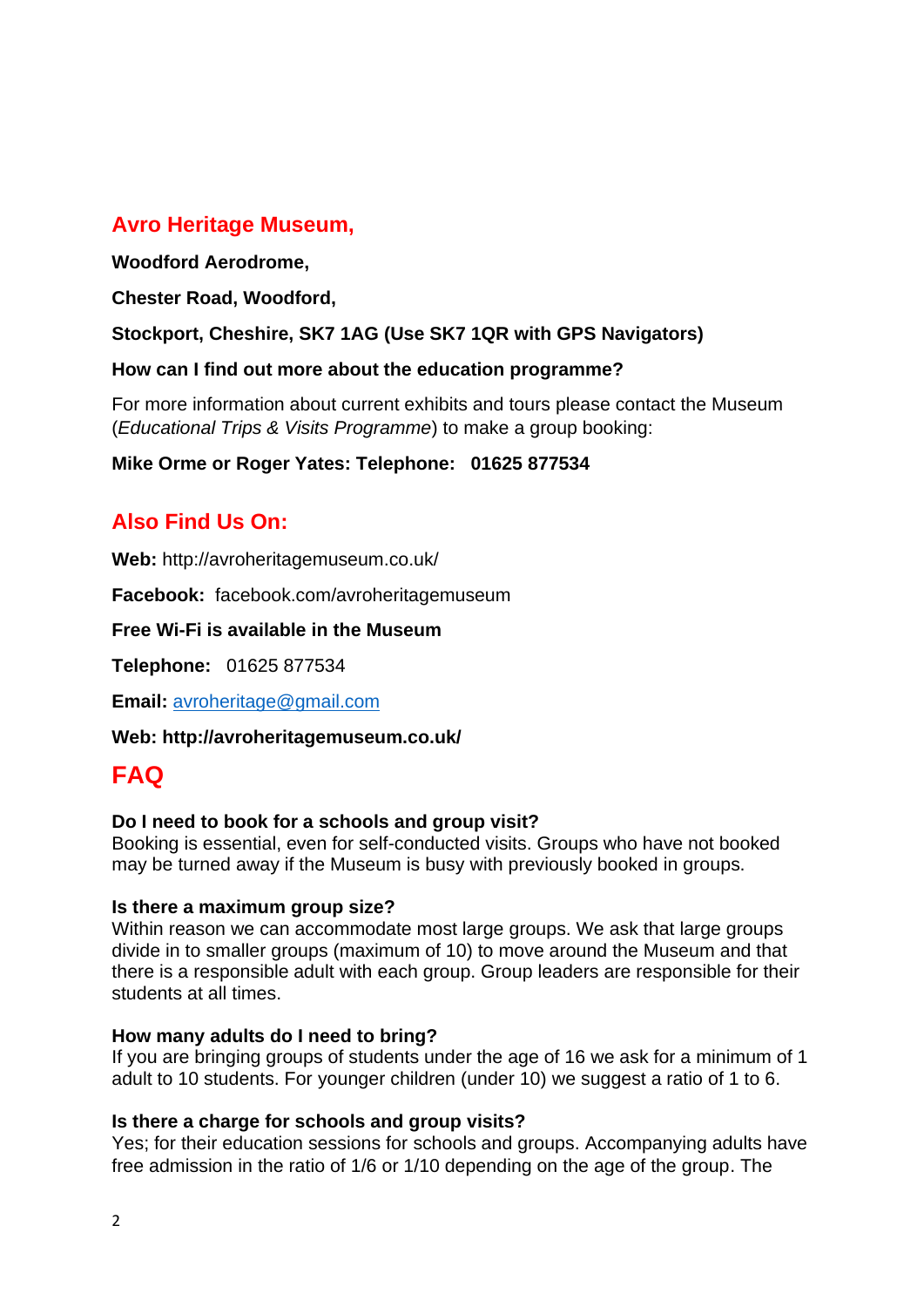income realised through schools and group charges helps sustain the Museum's schools and groups' service. For more information and current charges please contact the museum:

**What do we need to do before our visit?** To ensure you have a safe and enjoyable visit we recommend you conduct a preliminary visit to familiarise yourself with the layout of the Museum and create your own risk assessment. We have a AHM risk assessment to help plan your own. You can arrange to meet a member of our visits and learning team to help plan your visit and to discuss any aspects of your session.

#### **How can the Museum support children with additional needs?**

We want to provide all members of your group with an enjoyable and inclusive visit. It would therefore be helpful if you could inform us prior to your visit if there are adults or children with additional needs within your group. If you have any adults supporting children on a 1:1 basis they should be in addition to the minimum number of required adults. If you have any queries or questions please do not hesitate to contact our [Bookings Coordinator.](mailto:school.bookings@manchester.ac.uk)

#### **Is the Avro Heritage Museum accessible for wheelchair users?**

The Avro Heritage Museum is accessible for wheelchair users. There is lift access to all floors. Disabled and gender neutral toilets are fully accessible.

#### **Have the Avro Heritage Museum Education Staff DBS (Disclosure & Barring Service) Checks?**

Yes. All lead education staff have current DBS Checks

### **Arriving at the Museum**

#### **Is there a coach drop off point?**

Yes: they have their own designated parking space. Please be aware that coaches using the entrance to the site do so at their own risk. This is not a public highway.

#### **Is there any parking at the museum nearby?**

The Museum does have a car park. There are also some designated parking for disabled visitors adjacent to the Museum entrance.

#### **Where do we go when we arrive with our group**?

This will vary depending on your group and what you are coming to do. Most schools and group groups will use the main entrance but please check your booking confirmation letter carefully for instructions. We kindly request that groups do not arrive any earlier than 10 minutes before they are booked in.

### **Facilities at the Museum**

#### **Where can we leave coats and bags?**

Schools and group bags, coats and lunch boxes may be left in The Lancaster Room

#### **Do you have anywhere to eat packed lunches?**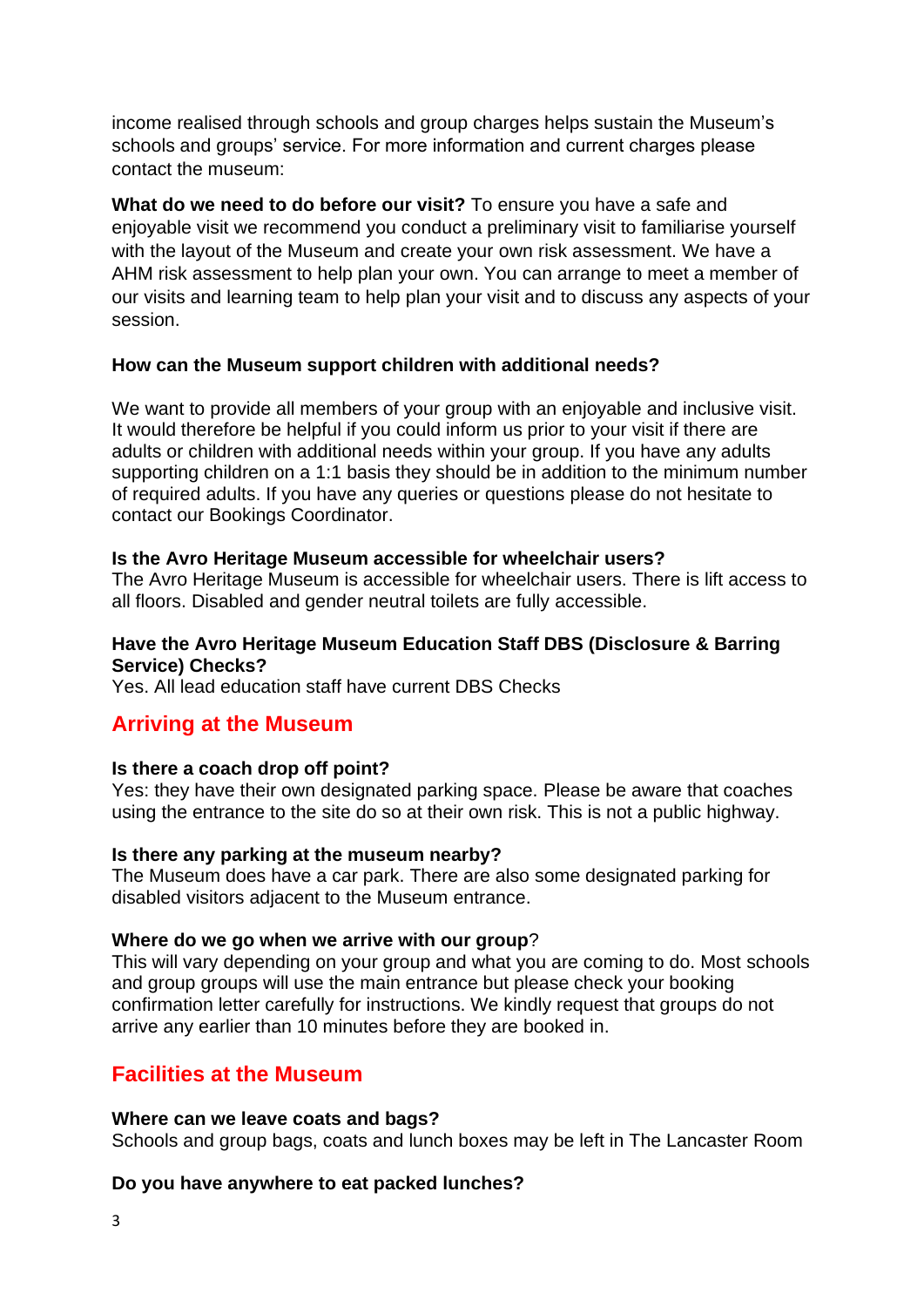Our cafe can be booked for groups to eat packed lunches or snacks. The cafe can take a maximum of 30 students.

#### **Can schools and group groups visit the shop?**

Groups are very welcome to visit the Avro shop. Large groups are asked to divide in to smaller groups to visit the shop. Group leaders are responsible for their children, pupils or students in the shop.

### **Museum dos and don'ts**

#### **Are there Museum rules?**

The group leader is responsible for the behaviour and conduct of their group when they are in the museum. We have a Code of Conduct that we ask all groups to read and abide by. This can be found on the website:

#### **Can we eat and drink in the galleries?**

Eating and drinking is not allowed in the galleries.

#### **Can we smoke on the Museum site?**

The Avro heritage Museum is a no smoking site. This includes the forecourt outside the Museum and the outside seating areas to the rear. This also includes Electronic Cigarettes.

#### **Can we wear backpacks in the Museum?**

Backpacks should not be worn on children's backs because of the danger to objects. They can be carried in the hand or left the Lancaster Room

#### **Can we carry umbrellas in the Museum?**

No. Large umbrellas (that can't fit in your bag) must be left at the Museum entrance. They aren't allowed to be carried in the galleries because of the possible damage they may cause to objects on open display.

#### **Can we take photographs in the galleries?**

Photography is permitted except where otherwise indicated. If in doubt please ask a Member of gallery staff, they will be happy to help. Please respect other people in the galleries when you are taking photographs

#### **Can we draw and record information in the galleries?**

People are very welcome to draw in the Museum. Most dry art materials can be used e.g. pencils, ballpoint pens, felt pens, coloured pencils, drawing boards, pencil sharpeners (with pots to catch the bits) erasers, as well as sellotape, staplers and dry collage materials. To protect the objects and the galleries paints and open ink wells are not allowed in the galleries. If in doubt please check with gallery staff

#### **Further guidance to youth groups proposing to visit the museum**